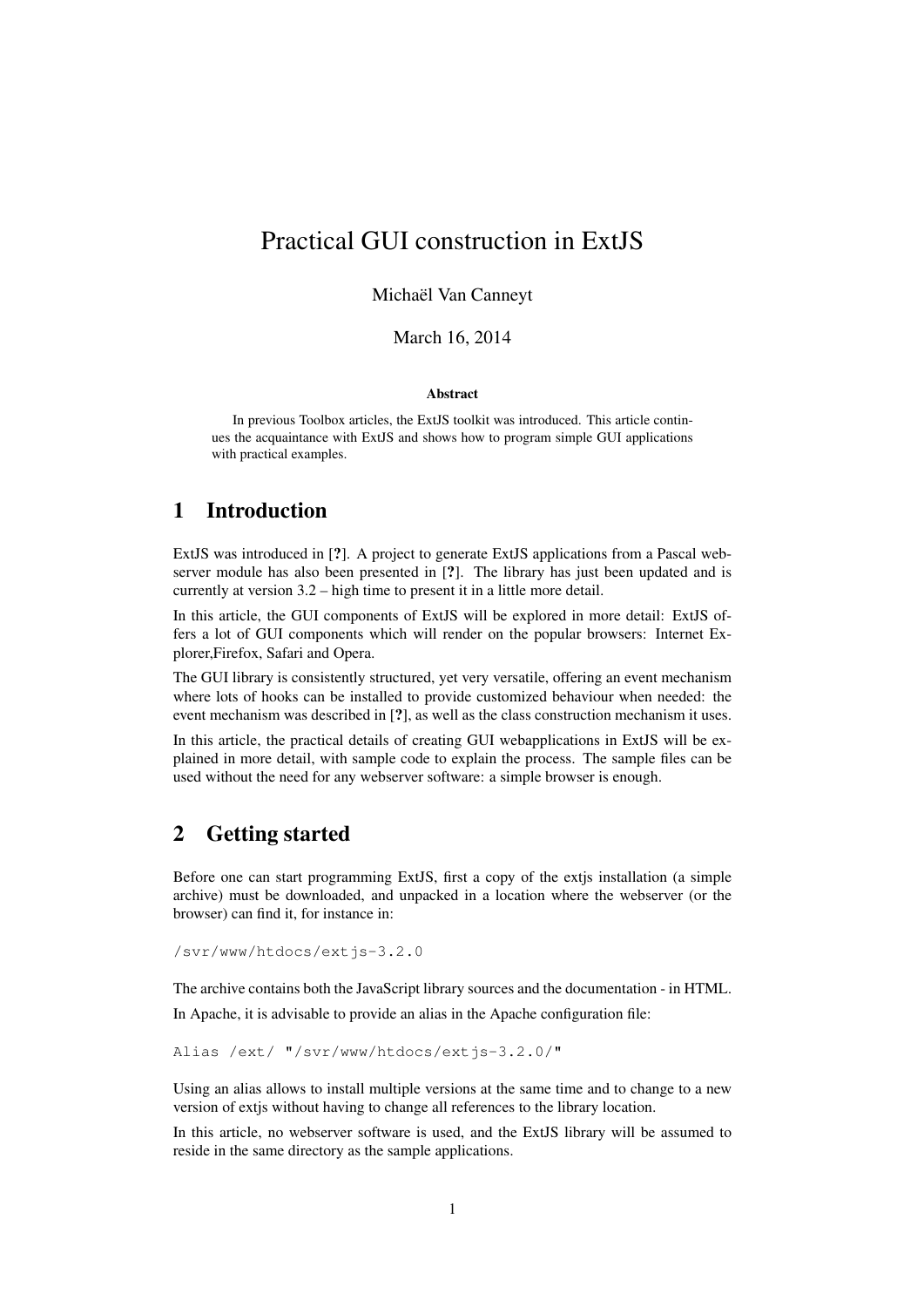<span id="page-1-0"></span>

3 Hello world in ExtJS

Once ExtJS is installed, a simple test HTML file can be written to see whether the library was succesfully installed:

```
<html><head>
<title>Hello, world! example</title>
<script type="text/javascript"
        src="/ext/adapter/ext/ext-base.js"></script>
<script type="text/javascript"
        src="/ext/ext-all.js"></script>
<link rel="stylesheet" type="text/css"
     href="/ext/resources/css/ext-all.css" ></link>
</head><body>
<script type="text/javascript">
Ext.onReady(function(){
 Ext.MessageBox.show({
  msg: "Hello, World! in ExtJS",
  title: "Hello, World",
  buttons: Ext.MessageBox.OK
 });
});
</script>
</body></html>
```
The example demonstrates the use of the onReady function, as explained in [?], When loaded in the browser, something as in figure [1](#page-1-0) on page [2](#page-1-0) will be displayed.

Besides the mandatory HTML code of any web-page, several script tags and a link tag are needed to load the ExtJS library. ExtJS always needs at least 2 script files to be able to run: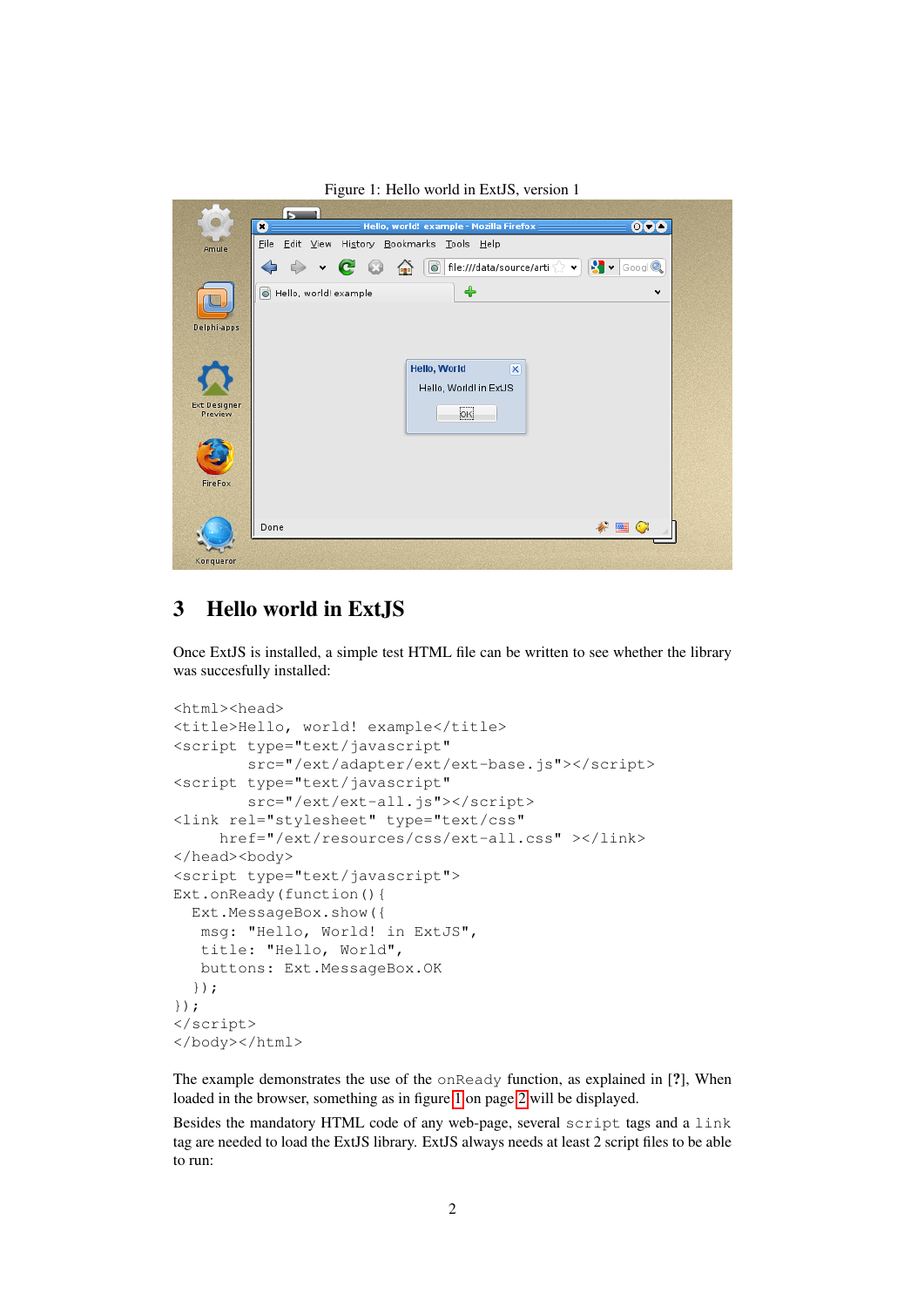- The first script tag loads the adaptor code: this is some JavaScript code that provides the glue between the HTML and server calls on the one hand, and the ExtJS library on the other hand. ExtJS provides a native adaptor, adapter/ext/ext-base.js. ExtJS also provides adaptors for other Javasript frameworks such as jOuery or Prototype, for people that already use these frameworks. They are located below the adapter directory.
- The second script tag loads the ExtJS library proper. This is a relatively large file (640K): for slow sites, it may be advisable to put it on a server with a fast internet connection (such a cachefly) and to refer to this site instead.
- The link tag loads the default styles for all ExtJS elements: The default stylesheet is located in resources/css/ext-all.css. It can be copied and changed at will to provide a different look and feel: indeed, several alternative versions of this file exists, each implementing a different theme.
- The last script tag contains the actual code. For the sake of convenience, it has been put directly in the HTML file, but it might just as well have been a reference to a separate javascript file.

The "Hello, World!"' script is quite simple but at the same time instructive:

```
Ext.onReady(function(){
 Ext.MessageBox.show({
  msg: "<b>Hello, World!</b> in ExtJS",
  title: "Hello, World",
  buttons: Ext.MessageBox.OK
  });
```
The first thing to note is that all of ExtJS is implemented in the Ext namespace: as explained in [?], all components reside in this namespace.

One of the objects in the Ext namespace is the MessageBox object, which can show various message dialogs on the screen. The show function is the most general variant of the dialogs.

Even this simple example demonstrates a second point made in [?], namely: like most (if not all) ExtJS functions, it accepts a configuration object as the sole argument of the function. The configuration object should contain values for various settings of the dialog.

There are far too many configuration values to be discussed here: the ExtJS documentation specifies for all configuration objects the allowed members. In case of the above Ext.MessageBox.show function, 3 members have been specified:

msg The message to display. Note that this can contain HTML formatting tags: most display texts are simply inserted in the HTML tree, and as such they can contain HTML tags which will be rendered correctly.

title the title of the dialog box.

buttons A button configuration object. There are many pre-defined values for this property: OK, OKCANCEL, YESNO, YESNOCANCEL.

Obviously, ExtJS code does not replace the regular HTML page. It can be integrated in existing pages. The following code puts the 'Hello, world' code behind the 'OnClick' handler of a button in a HTML page: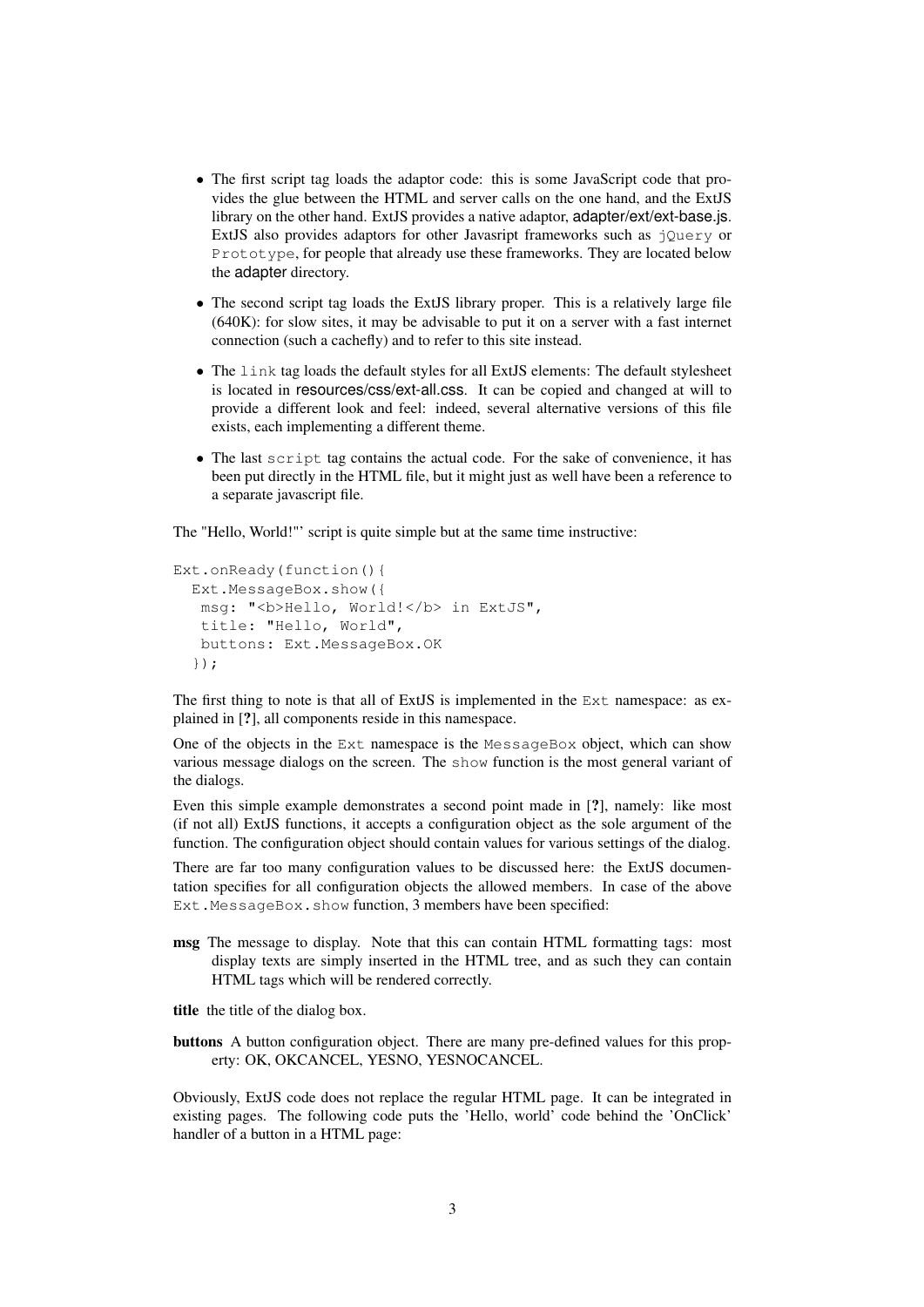```
<body>
<h1>"Hello world!" behind a button</h1>
Clicking the following button will show the "hello, world!" dialog:<p>
<center><button id="mybutton">Do it</button></center>
<script type="text/javascript">
function myfunction (e) {
  Ext.MessageBox.show({
     msq: "<b>Hello, World!</b> in ExtJS",
     title: "Hello, World",
     buttons: Ext.MessageBox.OK
  });
}
Ext.onReady(function(){
  Ext.get('mybutton').on('click', myfunction);
});
</script>
</body>
```
For clarity, the 'OnClick' callback has been put in a separate function. This example demonstrates 2 important techniques in ExtJS:

- 1. The 'Ext.Get' function is the principle glue between the HTML page and the ExtJS code: it retrieves a DOM tag from the HTML page by name: 'mybutton' in the example. The function returns an Ext. Element object: this wraps a DOM element in a Javascript class, which allows to manipulate the DOM element.
- 2. The 'on' method of varExt.Element adds an event handler to the DOM element: in this case, the 'OnClick' handler of the button.

The result is shown in figure [2](#page-4-0) on page [5](#page-4-0)

Unlike the claim in the introduction of  $[?]$ , the use of the Ext.onReady function is not mandatory, although it is fair to say that in everyday ExtJS use, the function will be the starting point of the ExtJS code. A variant on the above method of adding event handler to HTML elements shows that ExtJS code can be called simply from the HTML tags:

```
<body>
<h1>"Hello world!" behind a button</h1>
<script type="text/javascript">
function myfunction (e) {
  Ext.MessageBox.show({
     msg: "<b>Hello, World!</b> in ExtJS",
     title: "Hello, World",
     buttons: Ext.MessageBox.OK
 });
}
</script>
Clicking the following button will show the "hello, world!" dialog:<p>
<center><button id="mybutton" onclick="myfunction();">Do it</button></center>
</body>
```
### 4 The Ext.Window class

The Ext. Window object defines a complete window class: the window acts as a window of a regular desktop application, except that it is rendered in the window of the browser: it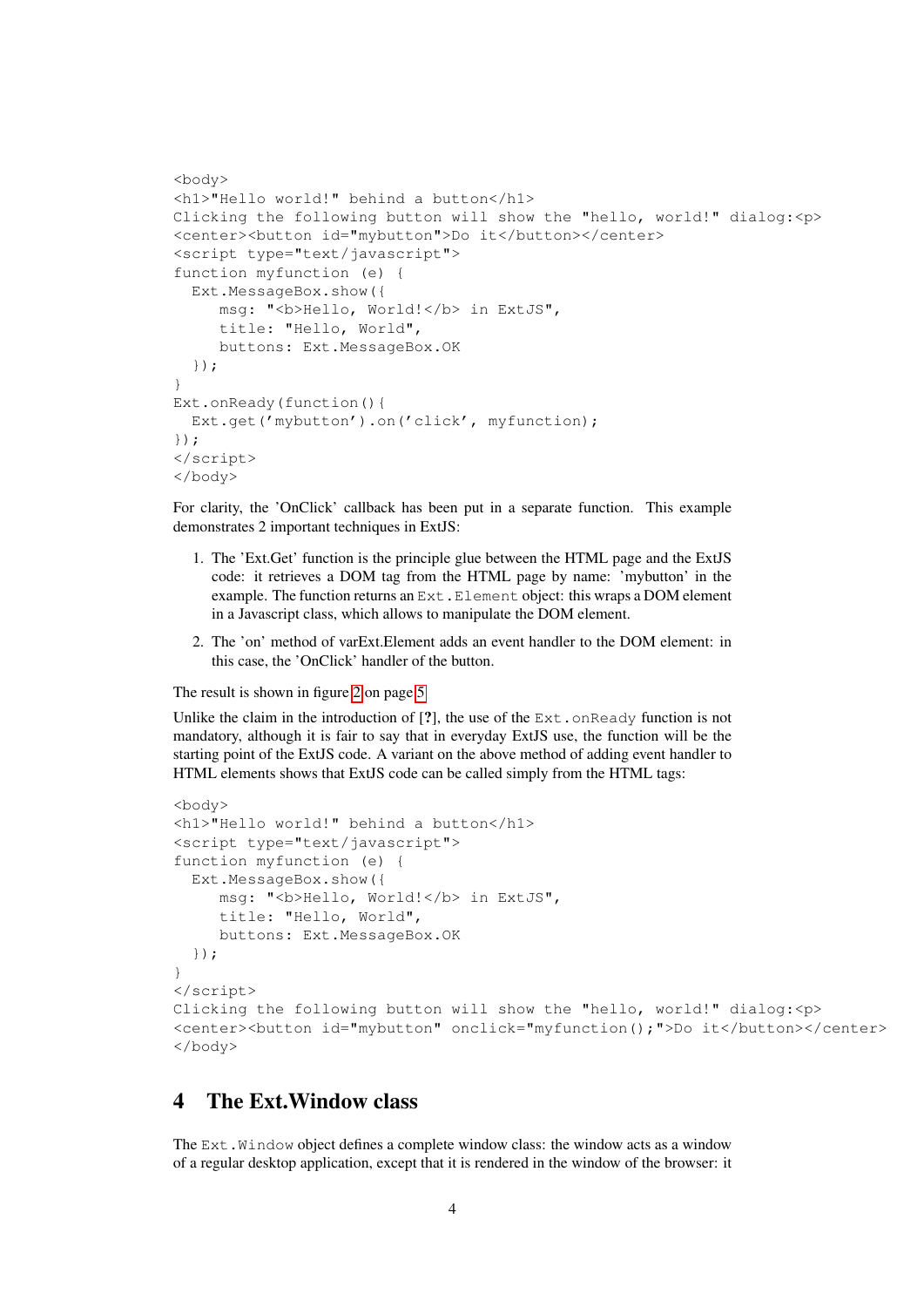<span id="page-4-0"></span>

| Figure 2: Hello world in ExtJS, version 2                                                                                                                 |  |
|-----------------------------------------------------------------------------------------------------------------------------------------------------------|--|
| Hello, world! example - Mozilla Firefox<br>$O\left(\frac{1}{2}\right)$<br>×                                                                               |  |
| <u>F</u> ile <u>E</u> dit <u>V</u> iew Hi <u>s</u> tory <u>B</u> ookmarks Tools Help                                                                      |  |
| v C o m o file:///data/source/artic x v x v button                                                                                                        |  |
| <b>C</b> Hello, world! e <b>B</b> $\left\  \bigoplus_{k=1}^{\infty}$ ExtJS 3.1.1 - A <b>B</b> $\left\  \bigoplus_{k=1}^{\infty}$ HTML on Click - <b>B</b> |  |
| "Hello world!" behind a button                                                                                                                            |  |
| Clicking the following button will show the "hello, world!" dialog:                                                                                       |  |
| Do it                                                                                                                                                     |  |
|                                                                                                                                                           |  |
|                                                                                                                                                           |  |
|                                                                                                                                                           |  |
| Hello, World<br>$\vert x \vert$                                                                                                                           |  |
| Hello, World! in ExtJS                                                                                                                                    |  |
|                                                                                                                                                           |  |
| OK                                                                                                                                                        |  |
|                                                                                                                                                           |  |
|                                                                                                                                                           |  |
|                                                                                                                                                           |  |
| Done<br>医目                                                                                                                                                |  |

is created completely in HTML, as explained in [?]. It is the equivalent to the  $TForm$  class in Delphi or the Form class in .NET's System.Windows.Forms library.

The following variant of the "hello, world" example creates a complete window by itself, instead of relying on the built-in MessageBox object. The ExtJS code to show a window looks as follows:

```
Ext.onReady(function(){
  var helloworld = new Ext.Window({
  title: "Hello, World",
  html: "<center><b>Hello, World! in ExtJS</b></center>",
  layout: 'fit',
  plain : true,
  closable: true,
  width: 200,
  height: 100
  });
 helloworld.show(this);
});
```
The result of this code is shown in figure [3](#page-5-0) on page [6.](#page-5-0) Let us look at some of the configuration parameters of the newly created window:

title the text displayed in the title bar.

html the text displayed inside the window. This text can contain HTML markup, but can also be empty, if the window will contain other ExtJS GUI components as children.

layout The layout to use for widgets that will be displayed in the form.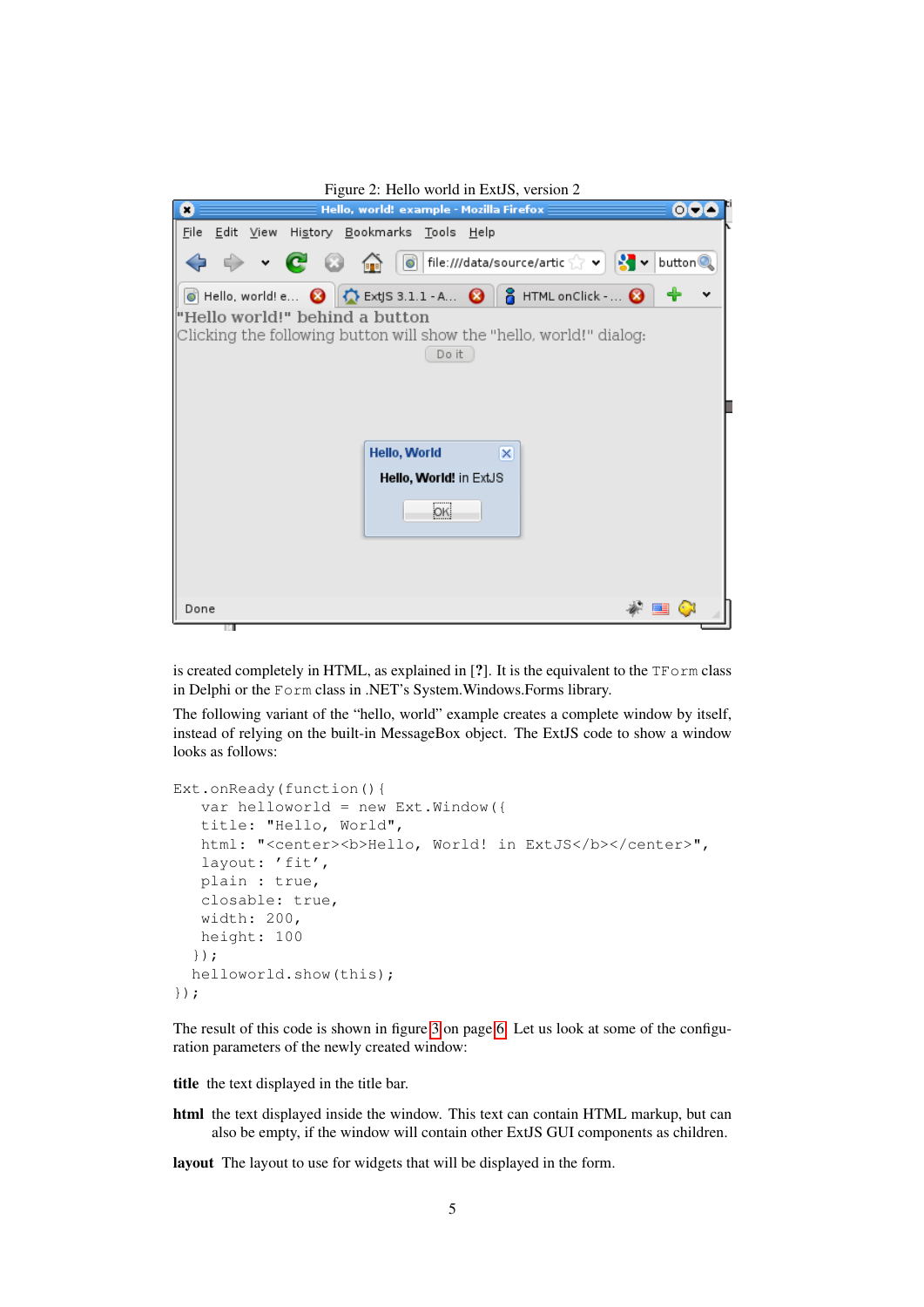<span id="page-5-0"></span>

| Figure 3: Hello world in ExtJS, version 3                                                                                                                |              |
|----------------------------------------------------------------------------------------------------------------------------------------------------------|--------------|
| Hello, world! example 2 - Mozilla Firefox<br>c                                                                                                           | 000          |
| History Bookmarks Tools Help<br>File<br>Edit View                                                                                                        |              |
| $\left \frac{\mathbf{P}}{\mathbf{P}}\right  \times$ Google<br>  file:///data/source/articles/extjs1/helloworld/helloworld-form.html   v  <br>$ 0\rangle$ | Q            |
| ♣<br>Hello, world! example 2<br>$ 0\rangle$                                                                                                              | $\checkmark$ |
| <b>Hello, World</b><br>$\overline{\mathsf{x}}$<br>Hello, World! in ExtJS                                                                                 |              |
| file:///data/source/articles/extjs1/helloworld/helloworld-form.html#<br>$* = c$                                                                          |              |

- plain Determines the background for the window: when 'true', the window background will have the same color as the border. If false, then the background will be slightly lighter.
- closable if 'true', then a close button will be shown in the window title bar, allowing to close the window.

width & height the dimensions of the window.

There are about 100 configuration options for  $Ext$ . Window: too many to be discussed in the context of an article, but the above properties will be found in most window constructors.

The 'show' method of Ext.Window does what it says: it shows the window in the browser: it will create the HTML DOM nodes to show the window in the browser (a process called 'rendering' by the ExtJS people). The generated DOM tree with the HTML for the window can be inspected with a tool such as firebug: firebug is an add-on to Firefox, and is an invaluable aid when debugging ExtJS applications (or indeed any Javascript application in a browser).

The screenshot in figure [4](#page-6-0) on page [7](#page-6-0) shows the generated DOM elements for the "Hello, world" window.

## 5 Control classes

Obviously, an empty window with some HTML in it is not sufficient to make a webapplication. ExtJS has an extensive class tree, and provides a lot of simple controls (these classes are part of the global Ext object):

Button A simple button. It can contain text and an icon, and a menu can be appended to it.

CycleButton A button with a menu.

ColorPalette A color picker, displaying a panel to pick a color.

DatePicker A date picker component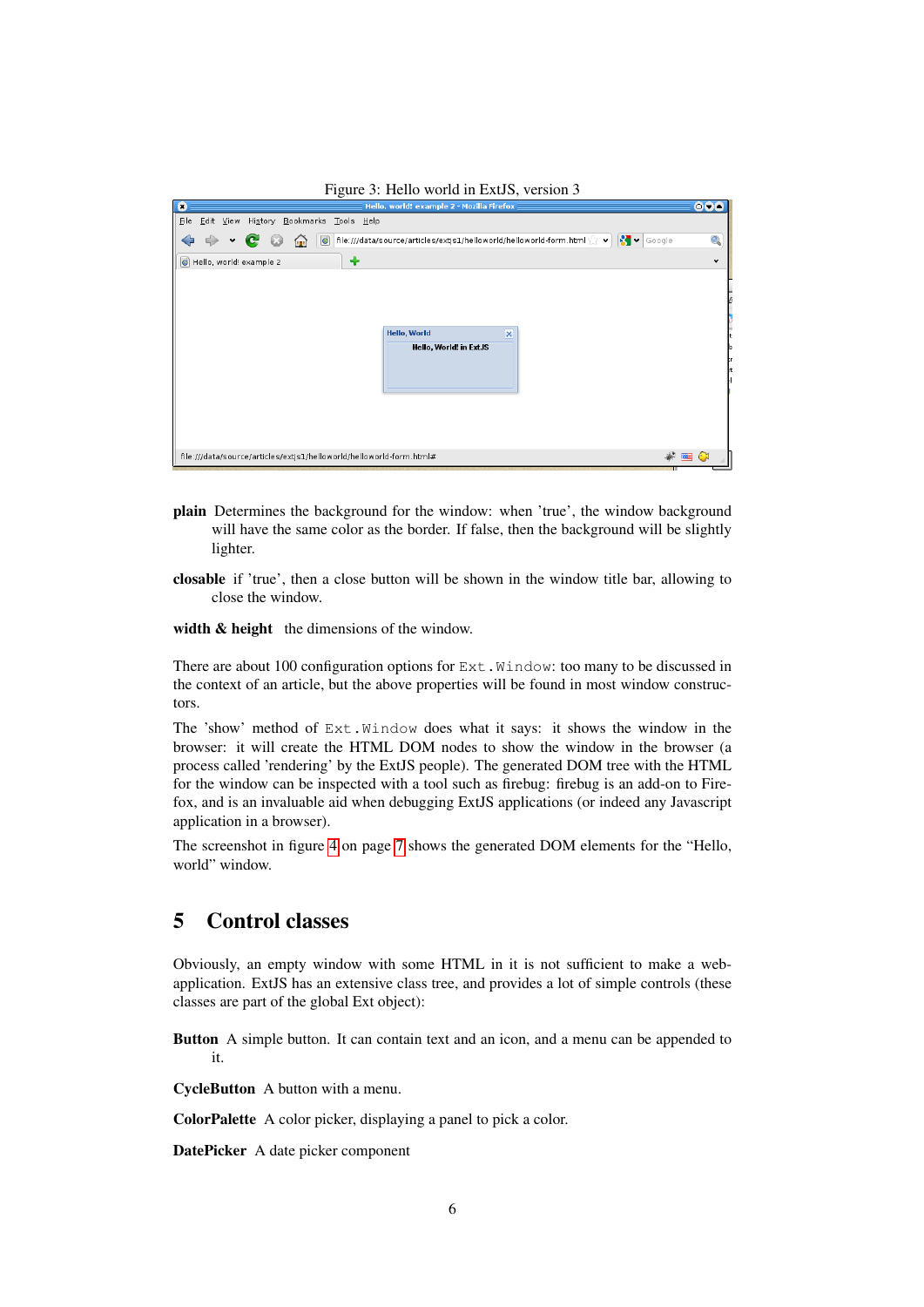### <span id="page-6-0"></span>Figure 4: DOM tree for "Hello world" in ExtJS

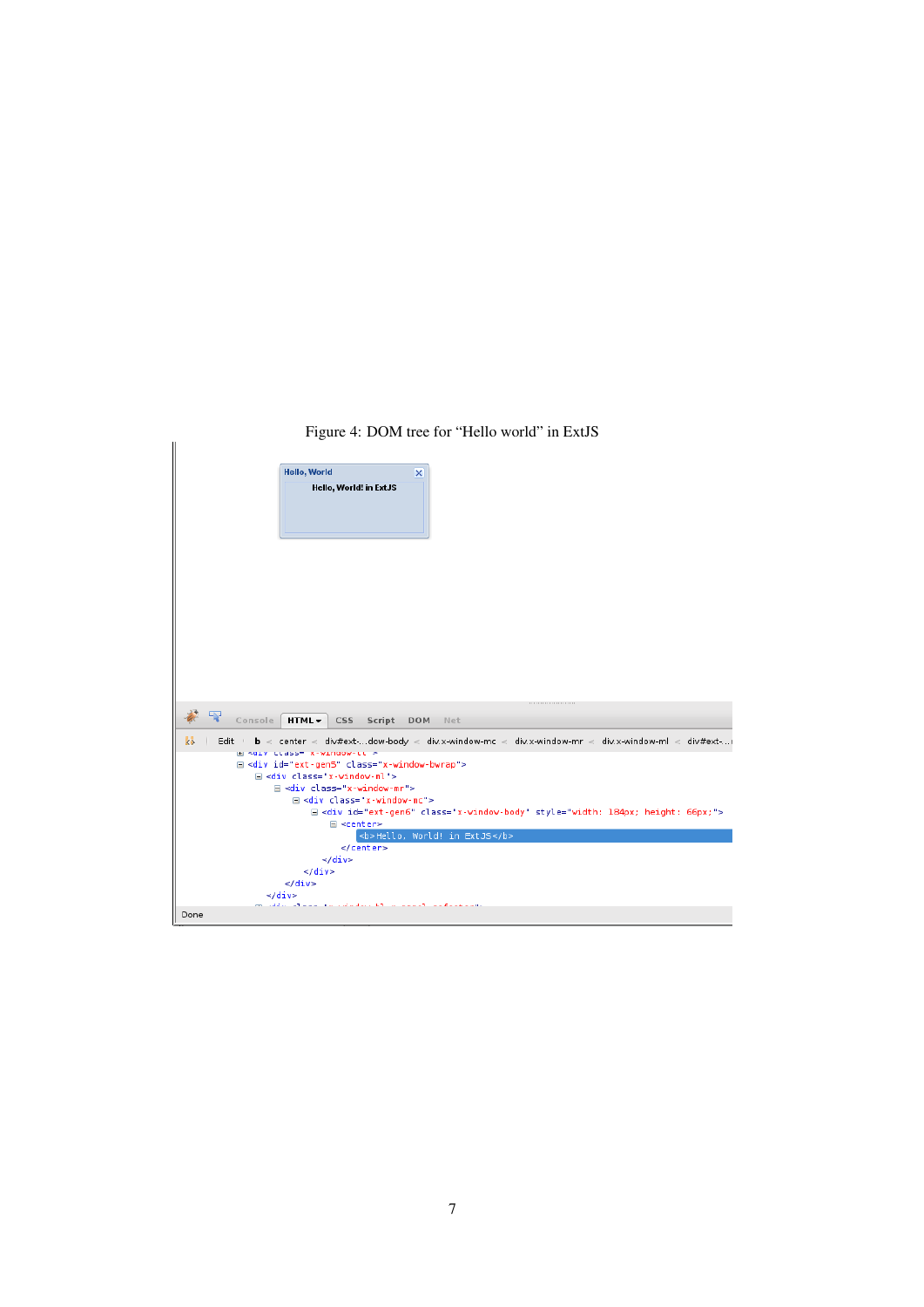Editor A simple editor component.

- Panel A panel which can contain other controls, and which has a title and footer section: these sections can contain buttons or other controls, allowing to construct for example a menu.
- ProgressBar A progress bar. It can contain progress text, percentual display and can be rendered in various style.
- Slider A slider component (a trackbar) which can be horizontal or vertical, uses a step value or not. It can be completely styled.
- SplitButton This is a special variant of a button, it has a section which can be used to invoke a menu.
- Toolbar The toolbar component, as it exists in many GUI widgetsets.

These controls can be created as children of a  $Ext$ . Window instance, but can just as well be rendered as part of the HTML page.

To put controls in a Ext.Window instance, they must be part of its items configuration option. The items option is very important throughout all of ExtJS GUI classes: all controls in the items property will have the window as their parent. The items configuration option is introduced in  $Ext$ . Container, which is the parent class for controls that can contain other controls: Ext.Panel or Ext.Window are controls which can contain other controls.

To show how to put controls in a window, the following example is instructive:

```
function RenderWindow() {
  var mypanel = new Ext. Panel({
    title: "A panel",
    html: "A panel with some HTML text in it"
  });
  var mybutton = new Ext.Button({
    text: "A button wich can be clicked",
    handler: function() {
       Ext.MessageBox.show({
         msg: "<br/>b>You clicked the button!</b>",
         title: "Button click handler",
         buttons: Ext.MessageBox.OK});
    }
  });
  var mywindow = new Ext.Window({
     title: "Window with multiple items",
     layout: 'vbox',
     layoutConfig: { align: 'stretch' },
     plain : false,
     closable: true,
     width: 200,
     height: 150,
     items : [mypanel, mybutton]
    });
    mywindow.show(this);
}
Ext.onReady(RenderWindow);
```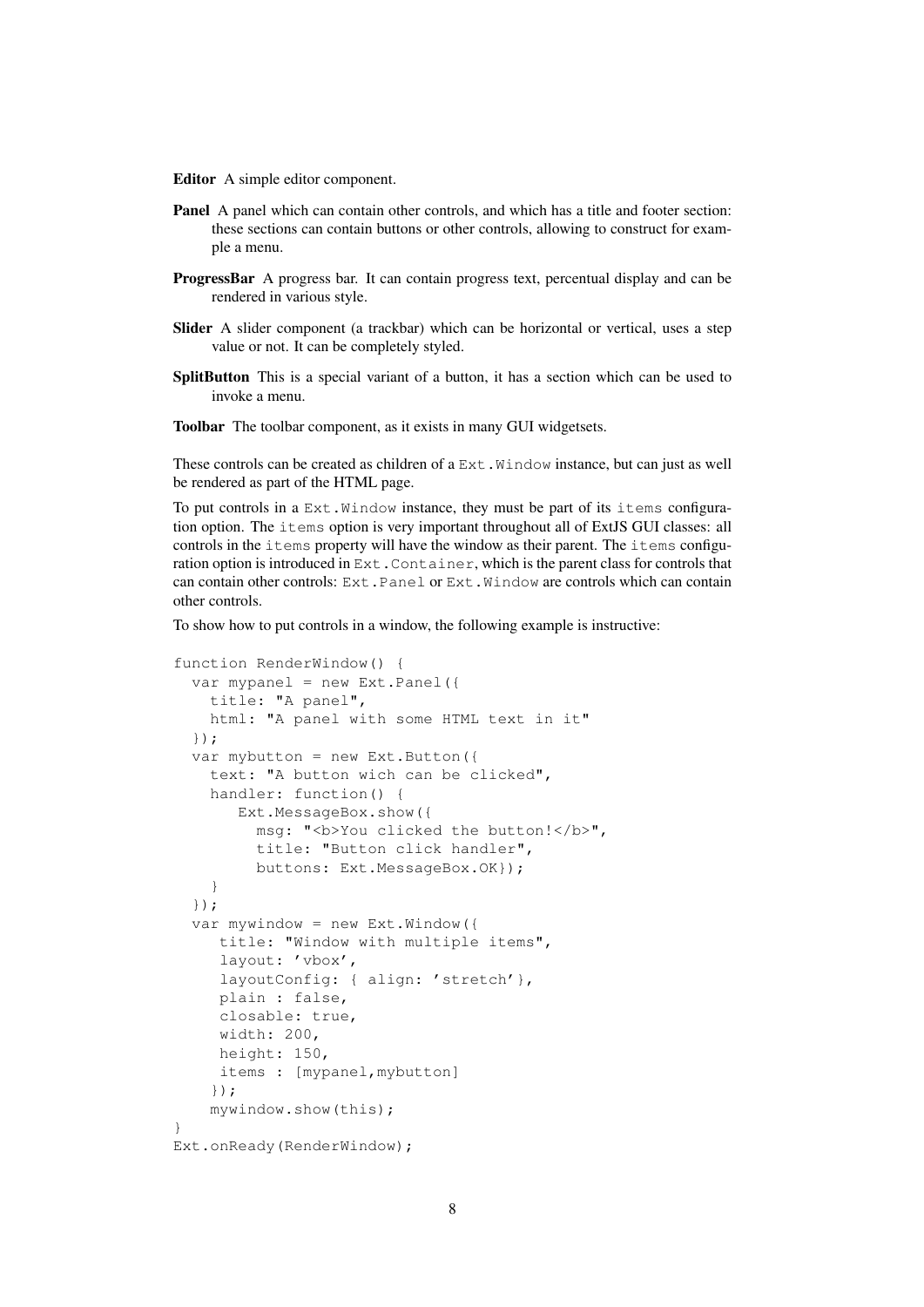<span id="page-8-0"></span>

Once more, the onReady event is handled by the RenderWindow function. This function creates a panel and a button; While neither does something interesting, the handler property in the button configuration object deserves mention: it can be used to specify a function which must be executed when the button is clicked: In the case of the example, it shows a simple message using Ext.MessageBox.show, which was introduced earlier.

The interesting part comes when the window is created. There are 3 properties which cooperate:

- items this property should contain an array of ExtJS controls (if there is only 1 control, the control itself may be specified instead of an array). In this case the panel and button are put in an array.
- layout This is a string which contains the layout to use, or it can be an object which descends from Ext.layout.ContainerLayout, and which will handle the layout of the controls in the container (in this case,  $m$ ywindow). Some standard layouts are presented below.
- layoutConfig in case the layout was specified as a string, this property can contain a layout configuration object, which will be used when the container creates the layout object.

The result of all this code is shown in figure [5](#page-8-0) on page [9.](#page-8-0)

The following layouts exist by default in ExtJS:

absolute each control is positioned on the x,y coordinates specified in its configuration.

accordion should be used only when the controls are panels: only 1 panel is expanded at a time, all other panels are 'collapsed': only their title bar is visible. This is a layout as used in the outlook bar.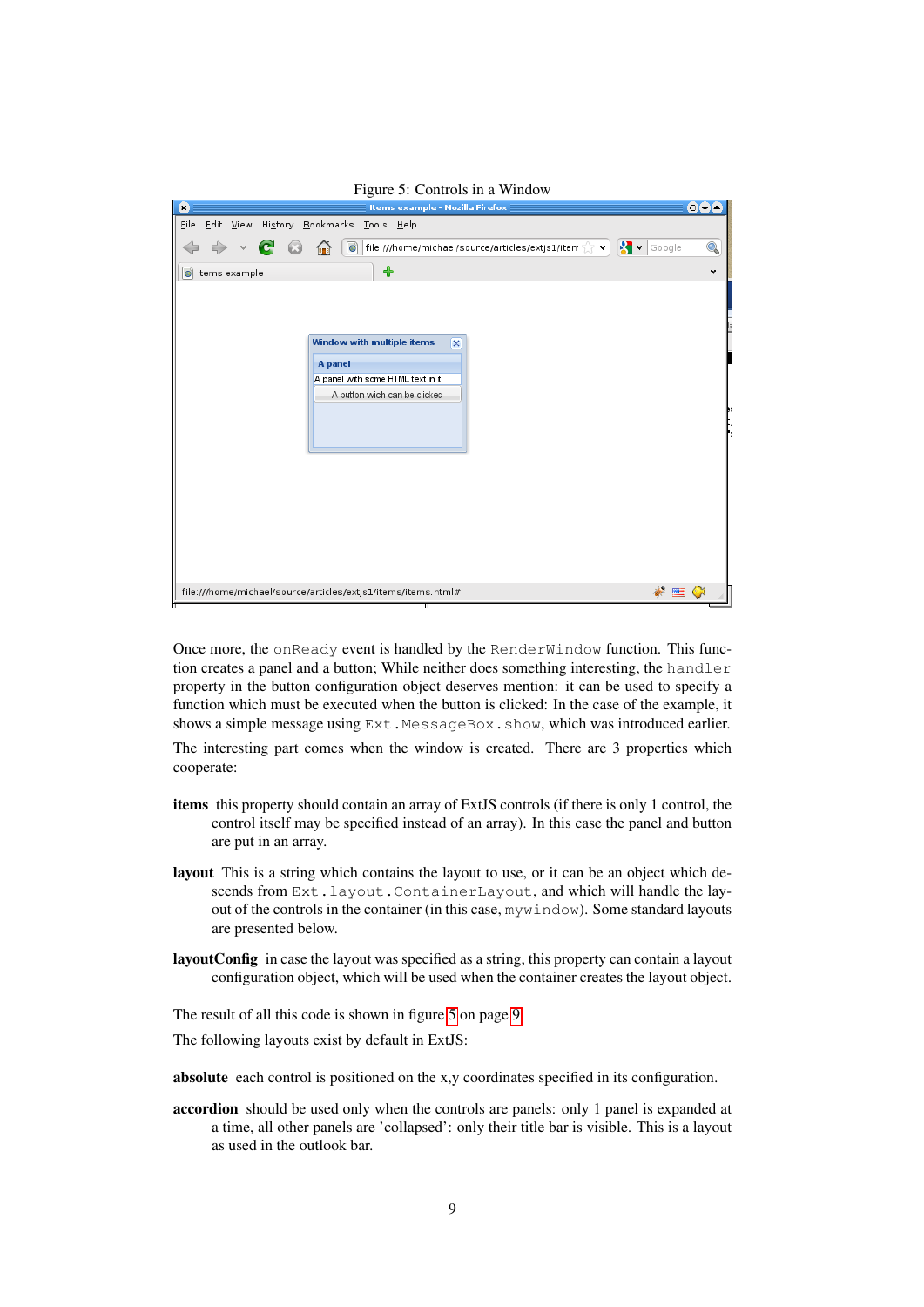- anchor all controls are rendered as if they were anchored to the sides of the container: this means that their measurements are specified as a percentage of the container's height or width.
- border with border layout, the container is divided in 5 regions: north, south, east, west, and center. Each control in the container should specify one of these 5 regions in their region configuration property, and will be placed in the specified region of the control. The measurement of the control in the 'other' direction (for instance 'height' for a control in the 'north' region must be specified in the control's configuration.
- card with card layout, only one of the containers is visible at a time. This is a layout used by the 'TabPanel' control.
- column column layout will line the controls up in columns, one control per column.
- fit Used for a single control, which will always get the size of the container.
- form form layout is used for forms (discussed below).
- hbox all controls are arranged horizontally in the container, in the order that they appear in the items list and using the specified width of the control.. This layout has some configuration properties to control the spacing and the vertical size of the controls.
- table All controls are arranged in a table, once control per table cell. The table's column count must be specified, and the controls will be put in a cell, till the column count is reached, after which a new row is started. Each control can specify a 'rowspan' or 'colspan' configuration property, which will make the control span several rows or columns, as in a HTML table.
- vbox all controls are arranged vertically in the container, in the order that they appear in the items list, using the specified height of the control. This layout has some configuration properties to control the spacing and the horizontal size of the controls.

When specifying one of these layouts, the appropriate descendent class of Ext.layout.ContainerLayout is created automatically to handle all layouting.

### 6 The use of Automatic component creation

The mechanism to create a layout based on a string description is used in another location as well: all controls descend from Ext.Component, and ExtJS maintains a component factory (Ext.ComponentMgr), That means that each known control class is registered with the component factory using a unique name, the so-called  $x \tau y$  pe, mentioned in [?]. This name can be used to instantiate an instance of the component, when a control must be added to a container's items list. For instance, the 'Ext.Button' class presented above is known as 'button'. The 'Ext.Panel' class is known as 'panel'. (a full list of names is presented in the ExtJS documentation of Ext.Component).

What does this mean ? Above, it was said that the 'items' property must be an array of instantiated controls. Instead of this, it is also possible to provide an array of object literals, which will be regarded as configuration objects for controls that must be created by 'Ext.Container'. Each object literal can have an 'xtype' property, which will be used to create the control from the component factory. If no 'xtype' property is specified, a default type will be used: which default this is, depends on the container class.

Let's clarify this by rewriting the previous example using the automatic component creation technique: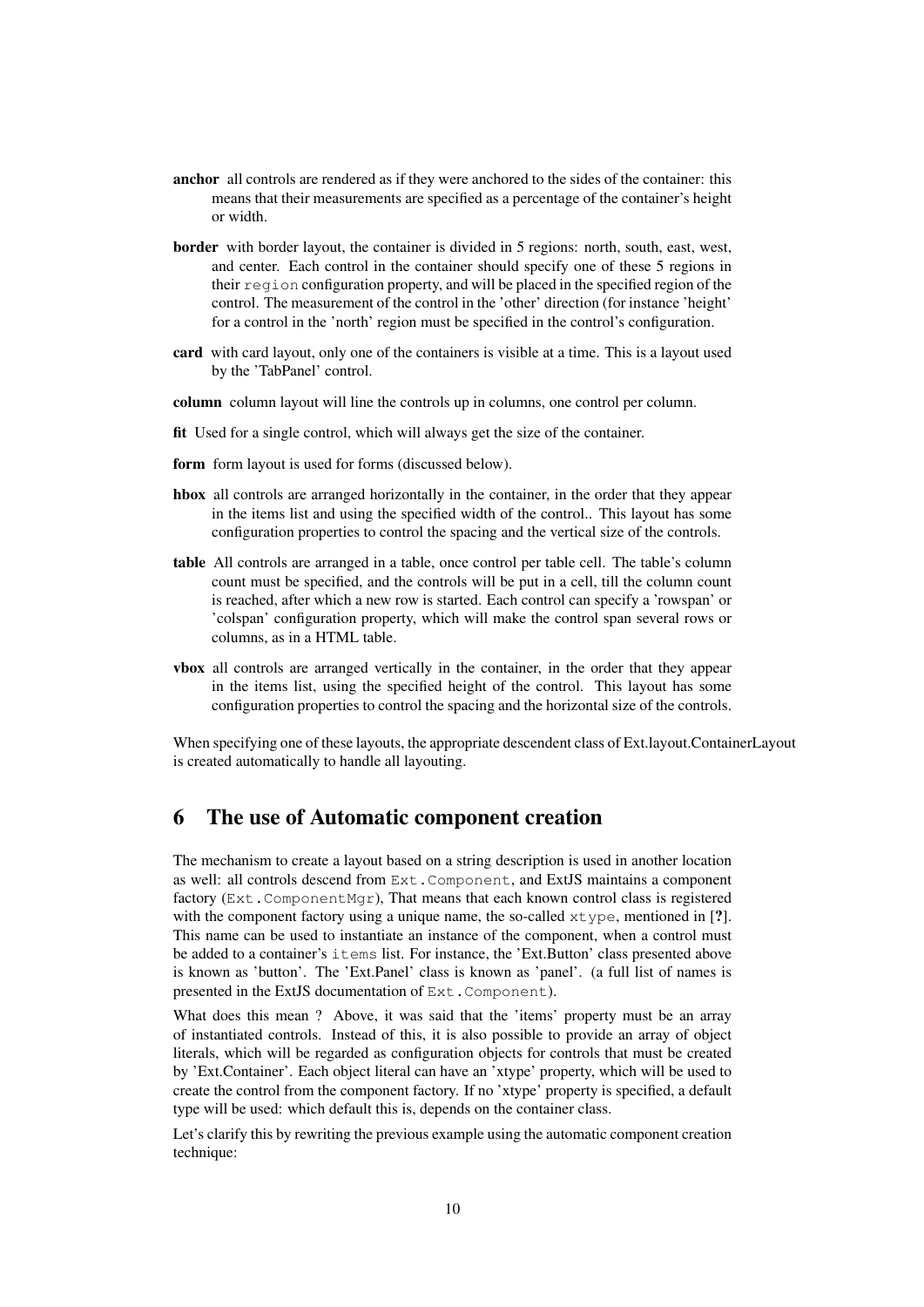```
function RenderWindow() {
  var mywindow = new Ext.Window({
     title: "Window with multiple items",
     layout: 'vbox',
     layoutConfig: { align: 'stretch'},
     plain : false,
     closable: true,
     width: 200,
     height: 150,
     items : [{
        xtype: "panel",
        title: "A panel",
        html: "A panel with some HTML text in it"
      },{
        xtype: 'button',
        text: "A button wich can be clicked",
        handler: function() {
          Ext.MessageBox.show({
            msq: "<br />b>You clicked the button!</b>",
            title: "Button click handler",
            buttons: Ext.MessageBox.OK});
        }
      }]
    });
 mywindow.show(this);
}
Ext.onReady(RenderWindow);
```
The resulting HTML in the browser is identical. This technique is used extensively throughout the whole of ExtJS, and makes for very concise and compact code: the default xtype class per container is quite logically chosen, which makes it often possible to skip the xtype property alltogether. If it is necessary to refer to a control in code, then this technique cannot be used, in that case there are no variables (such as mypanel or mybutton) with the created items.

## 7 Form controls

The observant reader will have noticed that the list of controls presented earlier does not contain any controls which show information or data (or allow to edit them). This is because these controls are treated specially by ExtJS. They are defined in the  $Ext.t.$  form namespace: All controls that can show or contain information which can be sent to the web server, are in this namespace: the Ext.form namespace is used for everything related to HTML forms: the Ext.form.BasicForm class encapsulates the HTML form element, and is used in the visual Ext.form.FormPanel class (an Ext.Panel descendent).

Practically, this means that whenever data should be entered by the user, and sent to the browser, an Ext.FormPanel control should be used: it is a Ext.Panel descendent which has some special options for button bars at the top and bottom, and which layouts its controls in a special way.

The typical controls used in the Ext.FormPanel correspond to many of the standard HTML form input elements, and are listed below:

Checkbox A regular checkbox, for displaying boolean values (use the checked property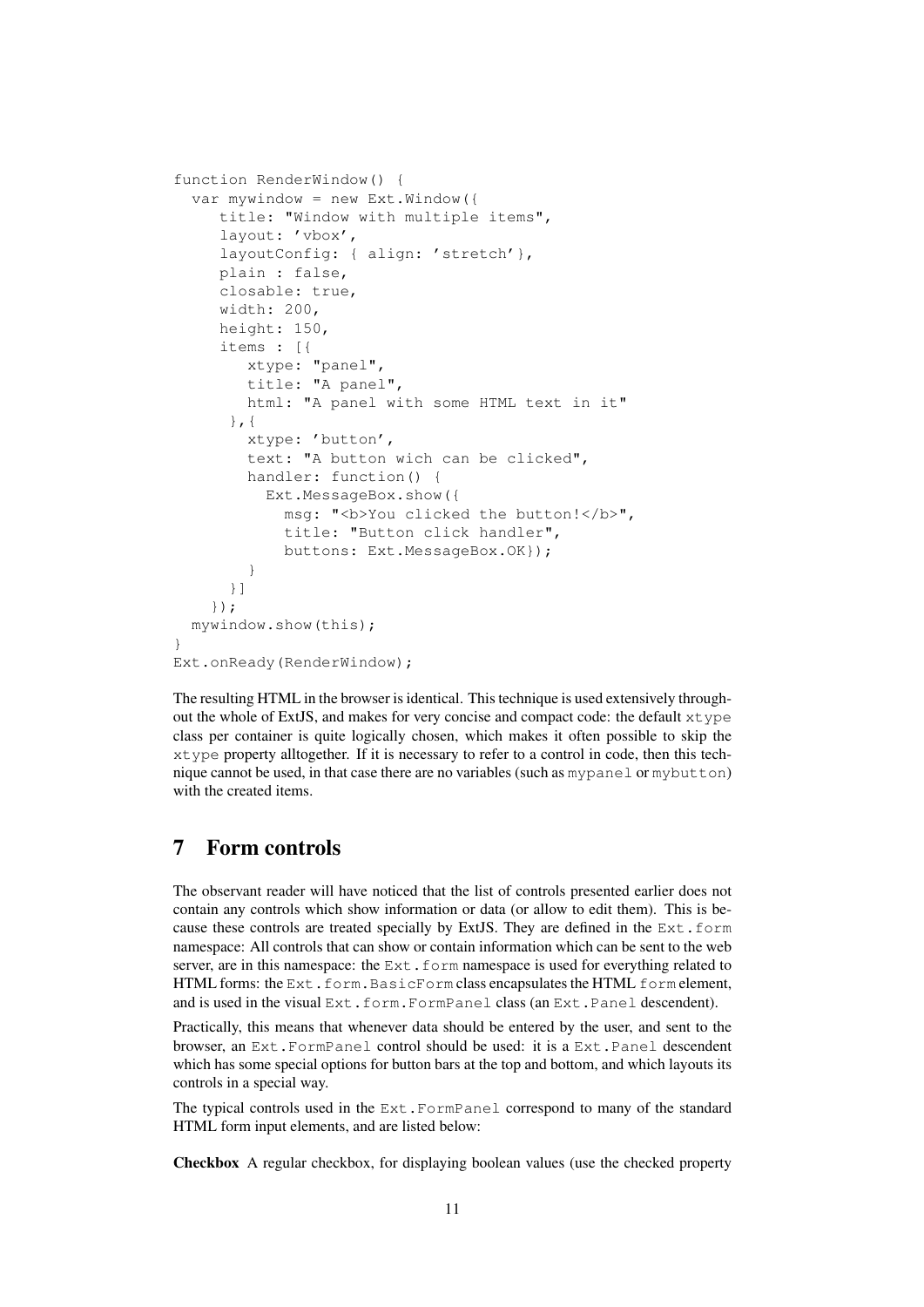for this).

- CheckboxGroup A group of checkboxes. Each item is a checkbox and can be checked or unchecked separately.
- ComboBox a dropdown box, offering a choice of texts.
- DateField an edit field with a button to select a date.

DisplayField a simple read-only field.

Hidden a hidden field.

HtmlEditor a simple HTML editor.

Label a label to display values.

NumberField an edit field that only allows to edit numerical values.

Radio a radio button.

RadioGroup a group of radio buttons, each item is a Radio control, and only 1 can be checked.

SliderField A slider, the field value is the slider position.

TextArea A simple text editing area (a memo).

TextField A simple, one-line edit control.

TimeField A edit control to edit a time value, a button can be used to select a time.

All these controls descend from 'Field', which introduces the following configuration properties:

fieldLabel a label to be displayed in front of the control.

labelSeparator a text which is displayed between the control and 'fieldLabel'.

- name the name of the field: this is the name under which the field value will be submitted to the webserver.
- readOnly if the field is read-only, i.e. cannot be modified.
- submitValue can be set to false: in that case, the field value will not be submitted to the webserver with the other valyes.

The following example shows how to use this information to :

```
function ShowLogin() {
  var LoginWindow = new Ext.Window({
     title: "Please log in",
     layout: 'fit',
     width: 400,
     height: 150,
     items : [{
        xtype: "form",
        labelAlign: "right",
        items: [{
            xtype: "textfield",
```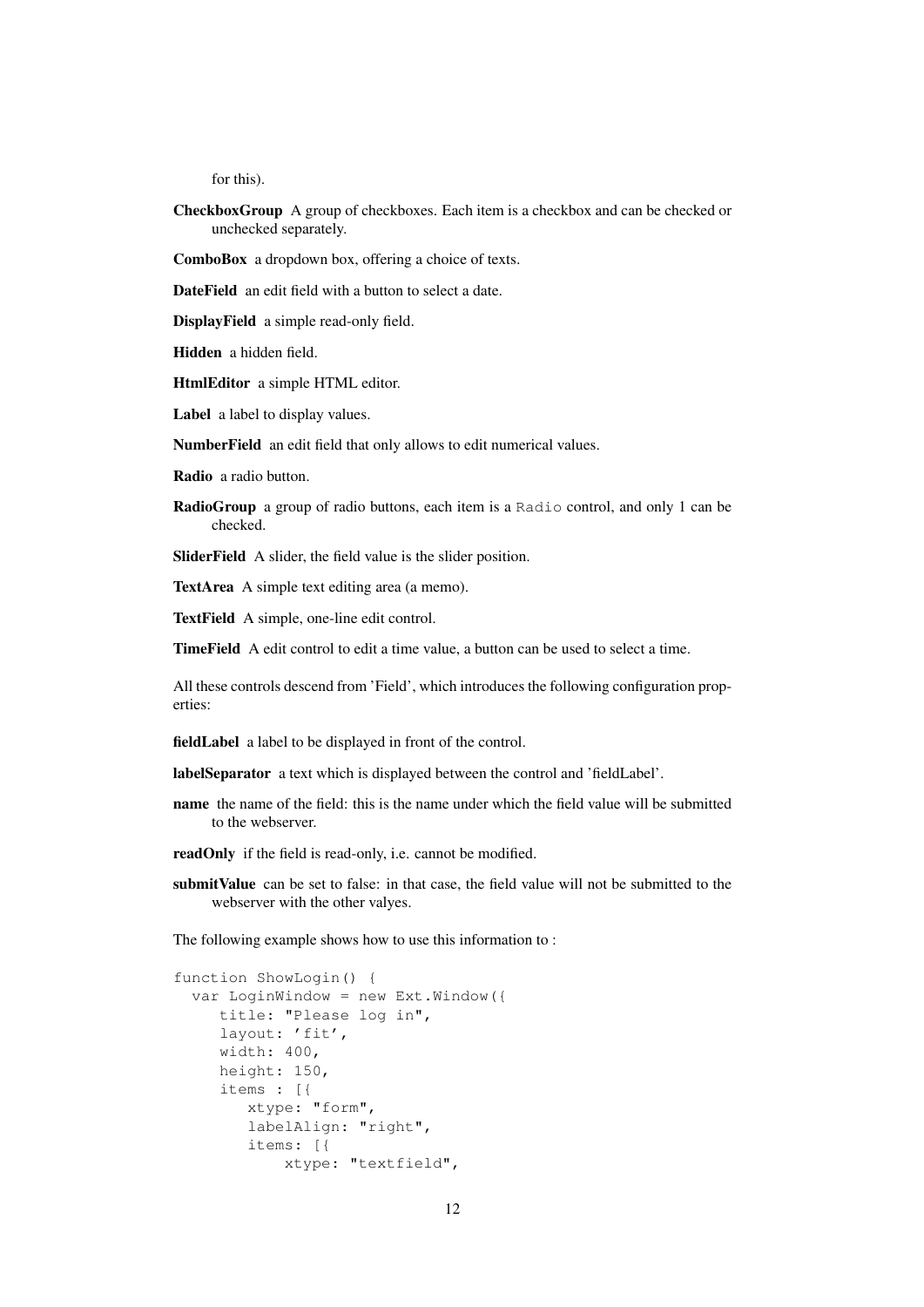<span id="page-12-0"></span>

|                                                                        | Figure 6: A login dialog                                                                                                                                                               |                  |
|------------------------------------------------------------------------|----------------------------------------------------------------------------------------------------------------------------------------------------------------------------------------|------------------|
| O                                                                      | Form controls example: login - Mozilla Firefox                                                                                                                                         | 004              |
| <b>File</b><br>$\bullet$<br>٠<br><b>O</b> Form controls example: login | Edit View Hi <u>s</u> tory Bookmarks Tools Help<br>B ×<br>$\boxed{\circ}$ nichael/source/articles/extjs1/forms/login.html $\left\langle \right\rangle \left. \right. \right\vert$<br>♣ | Q<br>Google<br>v |
|                                                                        | <b>Please log in</b><br>$\overline{\mathsf{x}}$<br>Username:<br>Password:                                                                                                              |                  |
|                                                                        | submit clear                                                                                                                                                                           |                  |
|                                                                        |                                                                                                                                                                                        |                  |

```
fieldLabel: "Username",
            width: 200,
            height: 24
          }, {
            xtype: "textfield",
            fieldLabel: "Password",
            inputType: "password",
            width: 200,
            height: 24
          }
        ],
        bbar: [
          { text: 'submit' },
          { text: 'clear' }
        ]}
      ]
    });
    LoginWindow.show(this);
Ext.onReady(ShowLogin);
```
}

Besides demonstrating the creation of a form, the example shows how the labels in front of the edit fields are aligned right by the labelAlign property. It also shows that the 'inputType' property of the 'TextField' control can be used to create a password-entry. Finally, it shows that the bbar ("Bottom Bar") property of Ext.Form.FormPanel functions similar to the 'items' property: it should contain a series of buttons (or constructor configurations for buttons), which will be put in the bottom toolbar. The tbar property of Ext.Form.FormPanel is similar to bbar but is shown at the top of the form. The resulting dialog window is shown in figure [6](#page-12-0) on page [13](#page-12-0)